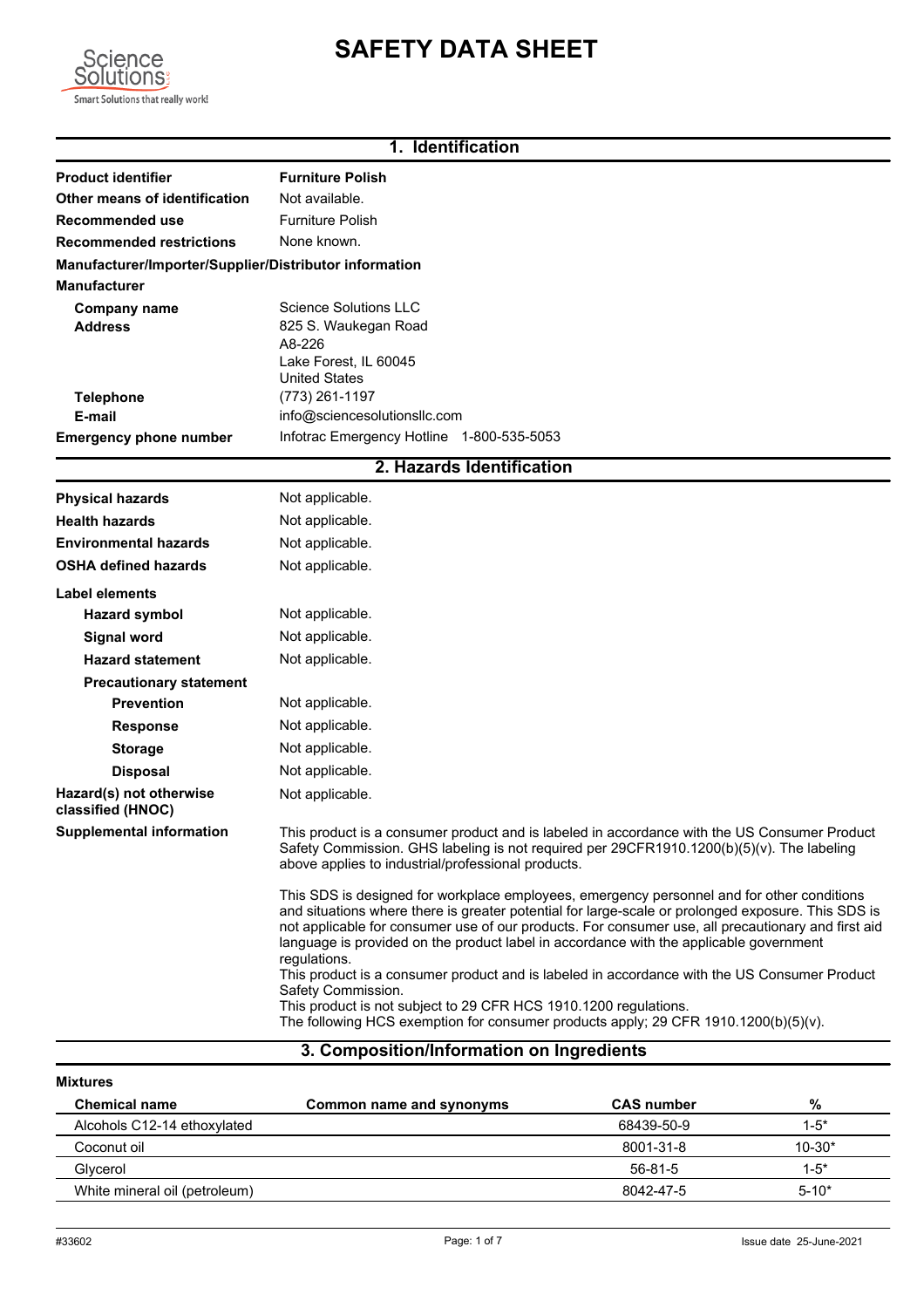US GHS: The exact percentage (concentration) of composition has been withheld as a trade secret in accordance with paragraph (i) of §1910.1200.

|                                                                              | <b>4. First Aid Measures</b>                                                                                                                                                                                                                                                                                                                                                     |                          |                                     |
|------------------------------------------------------------------------------|----------------------------------------------------------------------------------------------------------------------------------------------------------------------------------------------------------------------------------------------------------------------------------------------------------------------------------------------------------------------------------|--------------------------|-------------------------------------|
| Inhalation                                                                   | If symptoms develop move victim to fresh air. If symptoms persist, obtain medical attention.                                                                                                                                                                                                                                                                                     |                          |                                     |
| <b>Skin contact</b>                                                          | Flush with cool water. Wash with soap and water. Obtain medical attention if irritation persists.                                                                                                                                                                                                                                                                                |                          |                                     |
| Eye contact                                                                  | Flush with cool water. Remove contact lenses, if applicable, and continue flushing. Obtain medical<br>attention if irritation persists.                                                                                                                                                                                                                                          |                          |                                     |
| Ingestion                                                                    | Rinse mouth. Do not induce vomiting. If vomiting occurs naturally, have victim lean forward to<br>reduce risk of aspiration. Never give anything by mouth if victim is unconscious or is convulsing.<br>Obtain medical attention.                                                                                                                                                |                          |                                     |
| <b>Most important</b><br>symptoms/effects, acute and<br>delayed              | Direct contact with eyes may cause temporary irritation.                                                                                                                                                                                                                                                                                                                         |                          |                                     |
| Indication of immediate<br>medical attention and special<br>treatment needed | Provide general supportive measures and treat symptomatically. Symptoms may be delayed.                                                                                                                                                                                                                                                                                          |                          |                                     |
| <b>General information</b>                                                   | If you feel unwell, seek medical advice (show the label where possible). Ensure that medical<br>personnel are aware of the material(s) involved and take precautions to protect themselves. Show<br>this safety data sheet to the doctor in attendance. Avoid contact with eyes and skin. Keep out of<br>reach of children.                                                      |                          |                                     |
|                                                                              | <b>5. Fire Fighting Measures</b>                                                                                                                                                                                                                                                                                                                                                 |                          |                                     |
| Suitable extinguishing media                                                 | Water Fog. Foam. Carbon dioxide.                                                                                                                                                                                                                                                                                                                                                 |                          |                                     |
| Unsuitable extinguishing<br>media                                            | Do not use water jet as an extinguisher, as this will spread the fire.                                                                                                                                                                                                                                                                                                           |                          |                                     |
| Specific hazards arising from<br>the chemical                                | During fire, gases hazardous to health may be formed.                                                                                                                                                                                                                                                                                                                            |                          |                                     |
| Special protective equipment<br>and precautions for firefighters             | Self-contained breathing apparatus and full protective clothing must be worn in case of fire.                                                                                                                                                                                                                                                                                    |                          |                                     |
| <b>Fire fighting</b><br>equipment/instructions                               | Move containers from fire area if you can do it without risk. Do not scatter spilled material with high<br>pressure water streams. Use water spray to cool unopened containers. Cool containers with<br>flooding quantities of water until well after fire is out.                                                                                                               |                          |                                     |
| <b>Specific methods</b>                                                      | Use water spray to cool unopened containers.                                                                                                                                                                                                                                                                                                                                     |                          |                                     |
| <b>General fire hazards</b>                                                  | No unusual fire or explosion hazards noted.                                                                                                                                                                                                                                                                                                                                      |                          |                                     |
|                                                                              | <b>6. Accidental Release Measures</b>                                                                                                                                                                                                                                                                                                                                            |                          |                                     |
| Personal precautions,<br>protective equipment and<br>emergency procedures    | Ensure adequate ventilation. Keep unnecessary personnel away. Keep people away from and<br>upwind of spill/leak. Wear appropriate protective equipment and clothing during clean-up. Avoid<br>breathing mist or vapor. Do not touch damaged containers or spilled material unless wearing<br>appropriate protective clothing. For personal protection, see section 8 of the SDS. |                          |                                     |
| <b>Methods and materials for</b><br>containment and cleaning up              | Before attempting clean up, refer to hazard data given above. Small spills may be absorbed with<br>non-reactive absorbent and placed in suitable, covered, labelled containers. Prevent large spills<br>from entering sewers or waterways. Contact emergency services and supplier for advice.                                                                                   |                          |                                     |
| <b>Environmental precautions</b>                                             | Avoid discharge into drains, water courses or onto the ground. Do not discharge into lakes,<br>streams, ponds or public waters.                                                                                                                                                                                                                                                  |                          |                                     |
|                                                                              | 7. Handling and Storage                                                                                                                                                                                                                                                                                                                                                          |                          |                                     |
| Precautions for safe handling                                                | Avoid contact with eyes, skin and clothing. Use with adequate ventilation. Avoid prolonged<br>exposure. Wear appropriate personal protective equipment. Wash thoroughly after handling. Keep<br>container tightly closed. Use good industrial hygiene practices in handling this material. When<br>using do not eat or drink.                                                    |                          |                                     |
| Conditions for safe storage,<br>including any incompatibilities              | Keep containers tightly closed in a dry, cool and well-ventilated place. Keep out of reach of<br>children.                                                                                                                                                                                                                                                                       |                          |                                     |
|                                                                              | 8. Exposure Controls/Personal Protection                                                                                                                                                                                                                                                                                                                                         |                          |                                     |
| <b>Occupational exposure limits</b>                                          |                                                                                                                                                                                                                                                                                                                                                                                  |                          |                                     |
| <b>Components</b>                                                            | US. OSHA Table Z-1 Limits for Air Contaminants (29 CFR 1910.1000)<br><b>Type</b>                                                                                                                                                                                                                                                                                                 | Value                    | Form                                |
| Coconut oil (CAS<br>8001-31-8)                                               | <b>PEL</b>                                                                                                                                                                                                                                                                                                                                                                       | $5 \text{ mg/m}$ 3       | Respirable fraction.                |
| Glycerol (CAS 56-81-5)                                                       | PEL                                                                                                                                                                                                                                                                                                                                                                              | 15 mg/m3<br>$5$ mg/m $3$ | Total dust.<br>Respirable fraction. |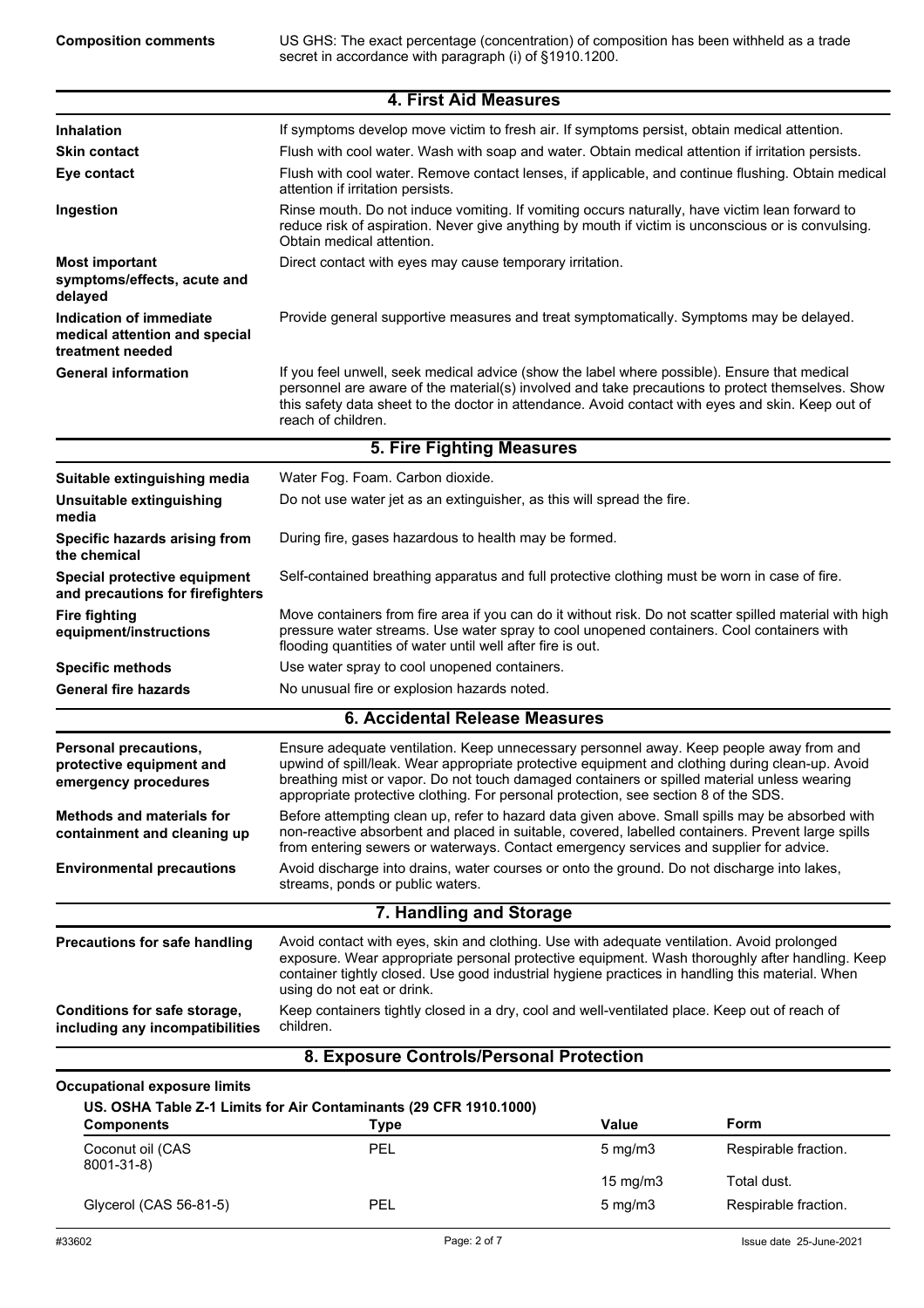| <b>Components</b>                                        | US. OSHA Table Z-1 Limits for Air Contaminants (29 CFR 1910.1000)<br><b>Type</b>                                                                                                                                                                                                                                                                                                                            | <b>Value</b>                                              | Form                |  |
|----------------------------------------------------------|-------------------------------------------------------------------------------------------------------------------------------------------------------------------------------------------------------------------------------------------------------------------------------------------------------------------------------------------------------------------------------------------------------------|-----------------------------------------------------------|---------------------|--|
|                                                          |                                                                                                                                                                                                                                                                                                                                                                                                             | 15 mg/m $3$                                               | Total dust.         |  |
| White mineral oil<br>(petroleum) (CAS<br>8042-47-5)      | PEL                                                                                                                                                                                                                                                                                                                                                                                                         | $5$ mg/m $3$                                              | Mist.               |  |
| <b>US. ACGIH Threshold Limit Values</b>                  |                                                                                                                                                                                                                                                                                                                                                                                                             |                                                           |                     |  |
| <b>Components</b>                                        | <b>Type</b>                                                                                                                                                                                                                                                                                                                                                                                                 | <b>Value</b>                                              | Form                |  |
| White mineral oil<br>(petroleum) (CAS<br>8042-47-5)      | <b>TWA</b>                                                                                                                                                                                                                                                                                                                                                                                                  | $5$ mg/m $3$                                              | Inhalable fraction. |  |
| US. NIOSH: Pocket Guide to Chemical Hazards              |                                                                                                                                                                                                                                                                                                                                                                                                             |                                                           |                     |  |
| <b>Components</b>                                        | <b>Type</b>                                                                                                                                                                                                                                                                                                                                                                                                 | <b>Value</b>                                              | <b>Form</b>         |  |
| Coconut oil (CAS<br>8001-31-8)                           | <b>TWA</b>                                                                                                                                                                                                                                                                                                                                                                                                  | $5 \text{ mg/m}$                                          | Respirable mist.    |  |
|                                                          |                                                                                                                                                                                                                                                                                                                                                                                                             | 10 mg/m3                                                  | <b>Total mist</b>   |  |
| White mineral oil<br>(petroleum) (CAS<br>$8042 - 47 - 5$ | <b>STEL</b>                                                                                                                                                                                                                                                                                                                                                                                                 | 10 mg/m3                                                  | Mist.               |  |
|                                                          | <b>TWA</b>                                                                                                                                                                                                                                                                                                                                                                                                  | $5 \text{ mg/m}$                                          | Mist.               |  |
| <b>Biological limit values</b>                           | No biological exposure limits noted for the ingredient(s).                                                                                                                                                                                                                                                                                                                                                  |                                                           |                     |  |
| Appropriate engineering<br>controls                      | Good general ventilation (typically 10 air changes per hour) should be used. Ventilation rates<br>should be matched to conditions. If applicable, use process enclosures, local exhaust ventilation,<br>or other engineering controls to maintain airborne levels below recommended exposure limits. If<br>exposure limits have not been established, maintain airborne levels to an acceptable level.      |                                                           |                     |  |
|                                                          | Individual protection measures, such as personal protective equipment                                                                                                                                                                                                                                                                                                                                       |                                                           |                     |  |
| <b>Eye/face protection</b>                               | Wear safety glasses with side shields.                                                                                                                                                                                                                                                                                                                                                                      |                                                           |                     |  |
| <b>Skin protection</b>                                   |                                                                                                                                                                                                                                                                                                                                                                                                             |                                                           |                     |  |
| <b>Hand protection</b>                                   |                                                                                                                                                                                                                                                                                                                                                                                                             | Impervious gloves. Confirm with reputable supplier first. |                     |  |
| <b>Other</b>                                             | As required by employer code.                                                                                                                                                                                                                                                                                                                                                                               |                                                           |                     |  |
| <b>Respiratory protection</b>                            | Where exposure guideline levels may be exceeded, use an approved NIOSH respirator.<br>Respirator should be selected by and used under the direction of a trained health and safety<br>professional following requirements found in OSHA's respirator standard (29 CFR 1910.134),<br>CAN/CSA-Z94.4 and ANSI's standard for respiratory protection (Z88.2).                                                   |                                                           |                     |  |
| <b>Thermal hazards</b>                                   | Not applicable.                                                                                                                                                                                                                                                                                                                                                                                             |                                                           |                     |  |
| <b>General hygiene</b><br>considerations                 | When using do not smoke. Always observe good personal hygiene measures, such as washing<br>after handling the material and before eating, drinking, and/or smoking. Routinely wash work<br>clothing and protective equipment to remove contaminants. Contaminated work clothing should not<br>be allowed out of the workplace. Avoid contact with the skin and the eyes. When using do not eat<br>or drink. |                                                           |                     |  |

| 9. Physical and Chemical Properties               |                |  |
|---------------------------------------------------|----------------|--|
| Appearance                                        | Opaque         |  |
| <b>Physical state</b>                             | Liquid.        |  |
| Form                                              | Liquid.        |  |
| Color                                             | Not available. |  |
| Odor                                              | Lemon          |  |
| Odor threshold                                    | Not available. |  |
| рH                                                | Not available. |  |
| Melting point/freezing point                      | Not available. |  |
| Initial boiling point and boiling<br>range        | Not available. |  |
| Pour point                                        | Not available. |  |
| <b>Specific gravity</b>                           | Not available. |  |
| <b>Partition coefficient</b><br>(n-octanol/water) | Not available. |  |
| <b>Flash point</b>                                | Not available. |  |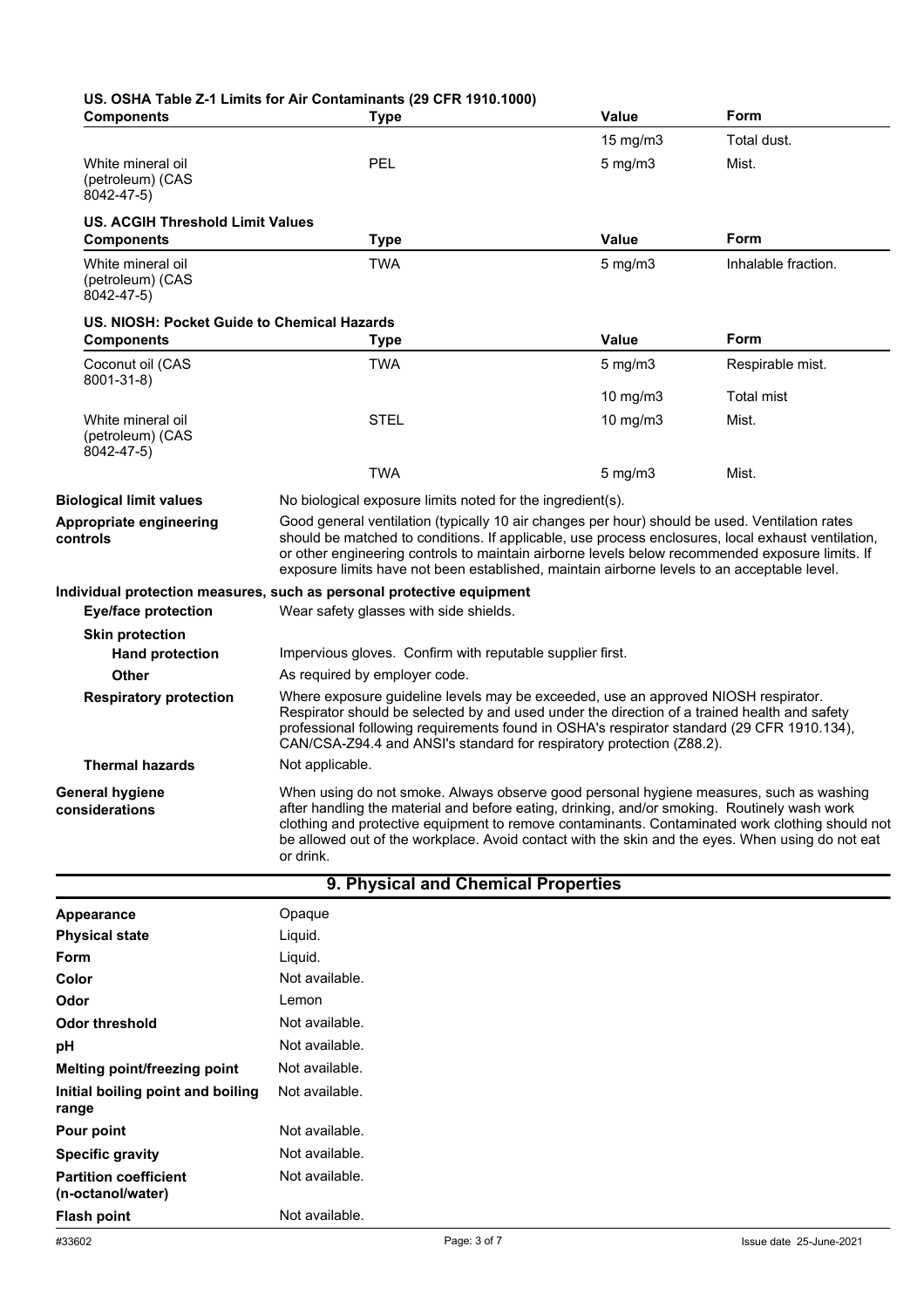| <b>Evaporation rate</b>                                                            | Not available.                                                                                                         |                                                 |
|------------------------------------------------------------------------------------|------------------------------------------------------------------------------------------------------------------------|-------------------------------------------------|
| Flammability (solid, gas)                                                          | Not available.                                                                                                         |                                                 |
| Upper/lower flammability or explosive limits                                       |                                                                                                                        |                                                 |
| <b>Flammability limit - lower</b><br>(%)                                           | Not available.                                                                                                         |                                                 |
| <b>Flammability limit - upper</b><br>$(\% )$                                       | Not available.                                                                                                         |                                                 |
| Explosive limit - lower (%)                                                        | Not available.                                                                                                         |                                                 |
| Explosive limit - upper (%)                                                        | Not available.                                                                                                         |                                                 |
| Vapor pressure                                                                     | Not available.                                                                                                         |                                                 |
| <b>Vapor density</b>                                                               | Not available.                                                                                                         |                                                 |
| <b>Relative density</b>                                                            | Not available.                                                                                                         |                                                 |
| Solubility(ies)                                                                    | Not available.                                                                                                         |                                                 |
| <b>Auto-ignition temperature</b>                                                   | Not available.                                                                                                         |                                                 |
| <b>Decomposition temperature</b>                                                   | Not available.                                                                                                         |                                                 |
| <b>Viscosity</b>                                                                   | 9.6 cPs @ 40°C                                                                                                         |                                                 |
| <b>Other information</b>                                                           |                                                                                                                        |                                                 |
| <b>Explosive properties</b>                                                        | Not explosive.                                                                                                         |                                                 |
| <b>Oxidizing properties</b>                                                        | Not oxidizing.                                                                                                         |                                                 |
|                                                                                    | 10. Stability and Reactivity                                                                                           |                                                 |
| Reactivity                                                                         | This product may react with strong oxidizing agents.                                                                   |                                                 |
| <b>Possibility of hazardous</b><br>reactions                                       | No dangerous reaction known under conditions of normal use.                                                            |                                                 |
| <b>Chemical stability</b>                                                          | Stable at normal conditions.                                                                                           |                                                 |
| <b>Conditions to avoid</b>                                                         | Keep away from heat, hot surfaces, sparks, open flames and other ignition sources. Do not mix<br>with other chemicals. |                                                 |
| Incompatible materials                                                             | Strong oxidizing agents.                                                                                               |                                                 |
| <b>Hazardous decomposition</b><br>products                                         | May include and are not limited to: Oxides of carbon.                                                                  |                                                 |
|                                                                                    | 11. Toxicological Information                                                                                          |                                                 |
| Information on likely routes of exposure                                           |                                                                                                                        |                                                 |
| <b>Inhalation</b>                                                                  | Excessive intentional inhalation may cause respiratory tract irritation.                                               |                                                 |
| Skin contact                                                                       | Not expected to be a primary skin irritant.                                                                            |                                                 |
| Eye contact                                                                        | The finished product is not expected to cause irritation.                                                              |                                                 |
| Ingestion                                                                          | May cause stomach distress, nausea or vomiting.                                                                        |                                                 |
| Symptoms related to the<br>physical, chemical and<br>toxicological characteristics | There are no hazards associated with this product in normal use.                                                       |                                                 |
| Information on toxicological effects                                               |                                                                                                                        |                                                 |
| <b>Acute toxicity</b>                                                              |                                                                                                                        |                                                 |
| <b>Components</b><br>Alcohols C12-14 ethoxylated (CAS 68439-50-9)                  | <b>Species</b>                                                                                                         | <b>Test Results</b>                             |
| <b>Acute</b>                                                                       |                                                                                                                        |                                                 |
| Oral                                                                               |                                                                                                                        |                                                 |
| LD50                                                                               | Rat                                                                                                                    | > 2000 mg/kg, ECHA                              |
| Coconut oil (CAS 8001-31-8)                                                        |                                                                                                                        |                                                 |
| <b>Acute</b>                                                                       |                                                                                                                        |                                                 |
| Dermal                                                                             |                                                                                                                        |                                                 |
| LD50                                                                               | Not available                                                                                                          |                                                 |
| Inhalation                                                                         |                                                                                                                        |                                                 |
| LC50                                                                               | Not available                                                                                                          |                                                 |
| Oral<br>LD50                                                                       | Rat                                                                                                                    | > 5000 mg/kg, Santa Cruz Biotechnology,<br>Inc. |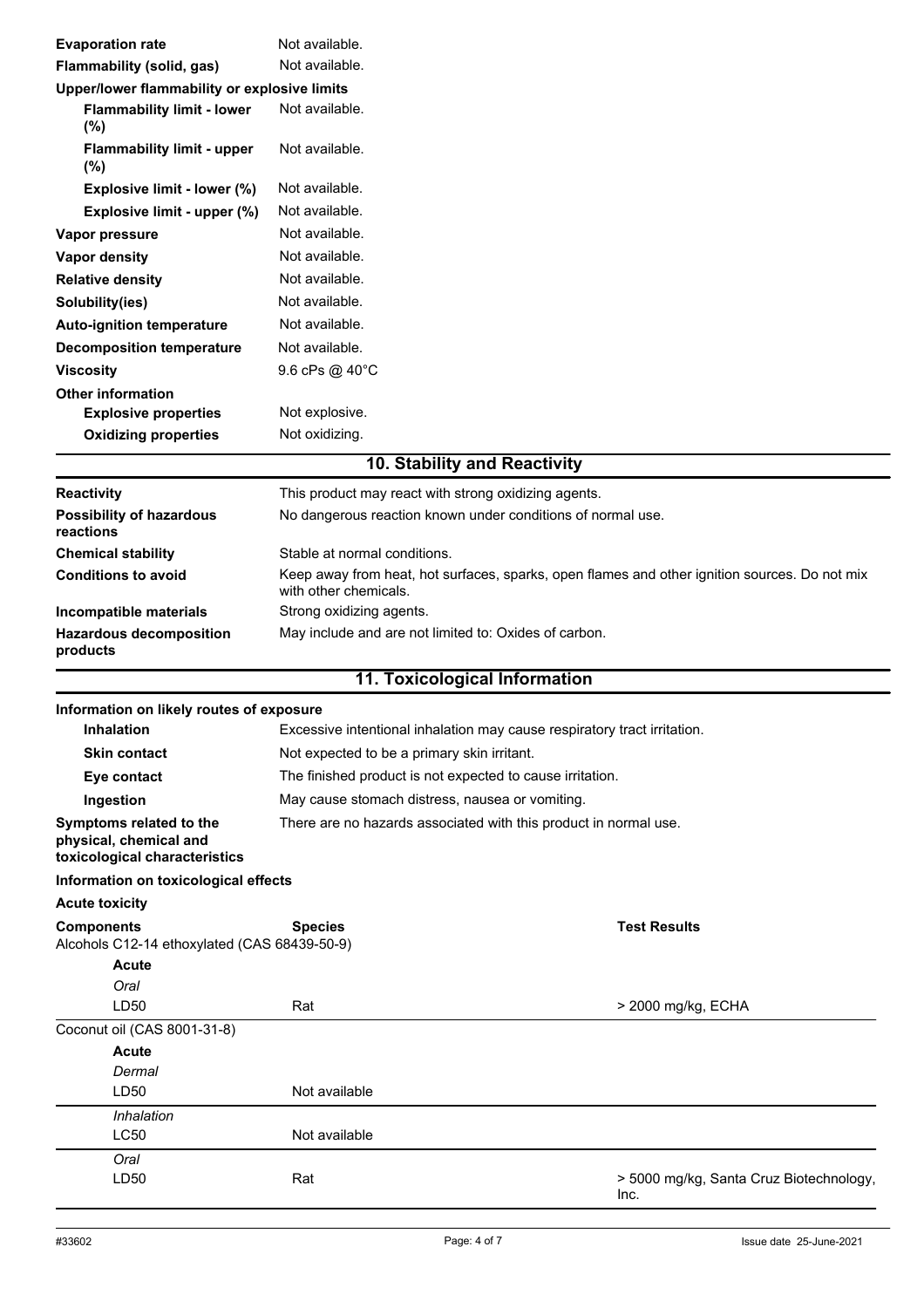| <b>Components</b>                                     | <b>Species</b>                                                 | <b>Test Results</b>                                                              |
|-------------------------------------------------------|----------------------------------------------------------------|----------------------------------------------------------------------------------|
| Glycerol (CAS 56-81-5)                                |                                                                |                                                                                  |
| <b>Acute</b>                                          |                                                                |                                                                                  |
| Dermal<br>LD50                                        | Guinea pig                                                     | 56750 mg/kg, ECHA                                                                |
|                                                       |                                                                |                                                                                  |
| Inhalation<br>LC50                                    | Rat                                                            | 275000 mg/m <sup>3</sup> , 4 hours, ECHA                                         |
|                                                       |                                                                |                                                                                  |
| Oral<br>LD50                                          | Rat                                                            | 11500 mg/kg, ECHA                                                                |
| White mineral oil (petroleum) (CAS 8042-47-5)         |                                                                |                                                                                  |
| Acute                                                 |                                                                |                                                                                  |
| Dermal                                                |                                                                |                                                                                  |
| LD50                                                  | Rabbit                                                         | > 2000 mg/kg, 24 Hours, ECHA                                                     |
| Inhalation                                            |                                                                |                                                                                  |
| LC50                                                  | Rat                                                            | > 5 mg/L, 4 Hours, ECHA                                                          |
| Oral                                                  |                                                                |                                                                                  |
| LD50                                                  | Rat                                                            | > 5000 mg/kg, ECHA                                                               |
| <b>Skin corrosion/irritation</b>                      | Not expected to be a primary skin irritant.                    |                                                                                  |
| <b>Exposure minutes</b>                               | Not available.                                                 |                                                                                  |
| Erythema value                                        | Not available.                                                 |                                                                                  |
| Oedema value                                          | Not available.                                                 |                                                                                  |
| Serious eye damage/eye<br><i>irritation</i>           | Health injuries are not known or expected under normal use.    |                                                                                  |
| <b>Corneal opacity value</b>                          | Not available.                                                 |                                                                                  |
| <b>Iris lesion value</b>                              | Not available.                                                 |                                                                                  |
| <b>Conjunctival reddening</b><br>value                | Not available.                                                 |                                                                                  |
| Conjunctival oedema value                             | Not available.                                                 |                                                                                  |
| <b>Recover days</b>                                   | Not available.                                                 |                                                                                  |
| Respiratory or skin sensitization                     |                                                                |                                                                                  |
| <b>Respiratory sensitization</b>                      | Not a respiratory sensitizer.                                  |                                                                                  |
| <b>Skin sensitization</b>                             | This product is not expected to cause skin sensitization.      |                                                                                  |
| Germ cell mutagenicity                                | Non-hazardous by OSHA criteria.                                |                                                                                  |
| Carcinogenicity                                       | Non-hazardous by OSHA criteria. See below.                     |                                                                                  |
| <b>ACGIH Carcinogens</b>                              |                                                                |                                                                                  |
| White mineral oil (petroleum) (CAS 8042-47-5)         | IARC Monographs. Overall Evaluation of Carcinogenicity         | A4 Not classifiable as a human carcinogen.                                       |
| White mineral oil (petroleum) (CAS 8042-47-5)         |                                                                | Volume 33, Supplement 7 - 3 Not classifiable as to carcinogenicity<br>to humans. |
|                                                       | OSHA Specifically Regulated Substances (29 CFR 1910.1001-1052) |                                                                                  |
| Not regulated.                                        | US. National Toxicology Program (NTP) Report on Carcinogens    |                                                                                  |
| Not listed.                                           |                                                                | The finished product is not expected to have chronic health effects.             |
| <b>Reproductive toxicity</b>                          | Not classified.                                                |                                                                                  |
| Specific target organ toxicity -<br>single exposure   |                                                                |                                                                                  |
| Specific target organ toxicity -<br>repeated exposure | Not classified.                                                |                                                                                  |
| <b>Aspiration hazard</b>                              | Not an aspiration hazard.                                      |                                                                                  |
| <b>Chronic effects</b>                                | Prolonged inhalation may be harmful.                           |                                                                                  |
| <b>Further information</b>                            | Symptoms may be delayed.                                       |                                                                                  |
|                                                       |                                                                | 12. Ecological Information                                                       |

**Ecotoxicity** See below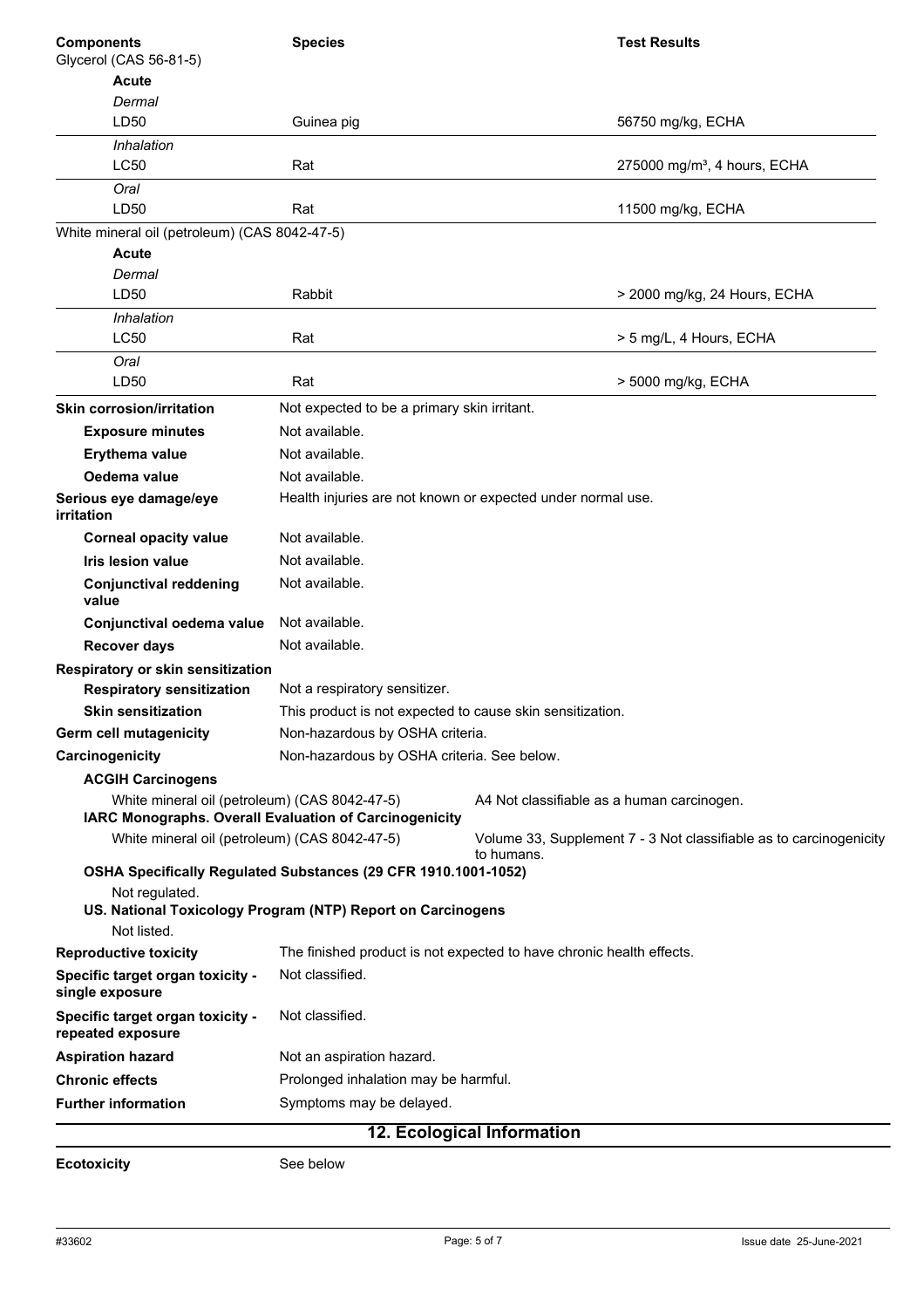| Ecotoxicological data<br><b>Components</b><br>Glycerol (CAS 56-81-5)            |                                                                                                                                                                                                                        | <b>Species</b>                                                                               | <b>Test Results</b>                                                                                                                                                                        |
|---------------------------------------------------------------------------------|------------------------------------------------------------------------------------------------------------------------------------------------------------------------------------------------------------------------|----------------------------------------------------------------------------------------------|--------------------------------------------------------------------------------------------------------------------------------------------------------------------------------------------|
| <b>Aquatic</b>                                                                  |                                                                                                                                                                                                                        |                                                                                              |                                                                                                                                                                                            |
| <b>Fish</b>                                                                     | <b>LC50</b>                                                                                                                                                                                                            | Rainbow trout, donaldson trout<br>(Oncorhynchus mykiss)                                      | 51000 - 57000 mg/L, 96 hours                                                                                                                                                               |
| Persistence and degradability                                                   |                                                                                                                                                                                                                        | No data is available on the degradability of any ingredients in the mixture.                 |                                                                                                                                                                                            |
| <b>Bioaccumulative potential</b>                                                |                                                                                                                                                                                                                        |                                                                                              |                                                                                                                                                                                            |
| Partition coefficient n-octanol / water (log Kow)<br>Glycerol                   |                                                                                                                                                                                                                        | $-1.76$                                                                                      |                                                                                                                                                                                            |
| <b>Mobility in soil</b>                                                         | No data available.                                                                                                                                                                                                     |                                                                                              |                                                                                                                                                                                            |
| <b>Mobility in general</b>                                                      | Not available.                                                                                                                                                                                                         |                                                                                              |                                                                                                                                                                                            |
| <b>Other adverse effects</b>                                                    |                                                                                                                                                                                                                        |                                                                                              | No other adverse environmental effects (e.g. ozone depletion, photochemical ozone creation<br>potential, endocrine disruption, global warming potential) are expected from this component. |
|                                                                                 |                                                                                                                                                                                                                        | <b>13. Disposal Considerations</b>                                                           |                                                                                                                                                                                            |
| <b>Disposal instructions</b>                                                    |                                                                                                                                                                                                                        |                                                                                              | Dispose of contents/container in accordance with local/regional/national/international regulations.                                                                                        |
| <b>Local disposal regulations</b>                                               |                                                                                                                                                                                                                        | Dispose in accordance with all applicable regulations.                                       |                                                                                                                                                                                            |
| <b>Hazardous waste code</b>                                                     | The waste code should be assigned in discussion between the user, the producer and the waste<br>disposal company.                                                                                                      |                                                                                              |                                                                                                                                                                                            |
| Waste from residues / unused<br>products                                        | Dispose of in accordance with local regulations. Empty containers or liners may retain some<br>product residues. This material and its container must be disposed of in a safe manner (see:<br>Disposal instructions). |                                                                                              |                                                                                                                                                                                            |
| <b>Contaminated packaging</b>                                                   | Since emptied containers may retain product residue, follow label warnings even after container is<br>emptied. Empty containers should be taken to an approved waste handling site for recycling or<br>disposal.       |                                                                                              |                                                                                                                                                                                            |
|                                                                                 |                                                                                                                                                                                                                        | <b>14. Transport Information</b>                                                             |                                                                                                                                                                                            |
| U.S. Department of Transportation (DOT)<br>Not regulated as dangerous goods.    |                                                                                                                                                                                                                        | 15. Regulatory Information                                                                   |                                                                                                                                                                                            |
|                                                                                 |                                                                                                                                                                                                                        |                                                                                              |                                                                                                                                                                                            |
| <b>US federal regulations</b>                                                   |                                                                                                                                                                                                                        | Standard, 29 CFR 1910.1200.                                                                  | This product is a "Hazardous Chemical" as defined by the OSHA Hazard Communication                                                                                                         |
| TSCA Section 12(b) Export Notification (40 CFR 707, Subpt. D)                   |                                                                                                                                                                                                                        |                                                                                              |                                                                                                                                                                                            |
| Not regulated.<br><b>CERCLA Hazardous Substance List (40 CFR 302.4)</b>         |                                                                                                                                                                                                                        |                                                                                              |                                                                                                                                                                                            |
| Not listed.<br><b>SARA 304 Emergency release notification</b><br>Not regulated. |                                                                                                                                                                                                                        |                                                                                              |                                                                                                                                                                                            |
| Not regulated.                                                                  |                                                                                                                                                                                                                        | OSHA Specifically Regulated Substances (29 CFR 1910.1001-1052)                               |                                                                                                                                                                                            |
| Superfund Amendments and Reauthorization Act of 1986 (SARA)                     |                                                                                                                                                                                                                        |                                                                                              |                                                                                                                                                                                            |
| <b>SARA 302 Extremely</b><br>hazardous substance                                | No                                                                                                                                                                                                                     |                                                                                              |                                                                                                                                                                                            |
| SARA 311/312 Hazardous<br>chemical                                              | No (Exempt)                                                                                                                                                                                                            |                                                                                              |                                                                                                                                                                                            |
| SARA 313 (TRI reporting)<br>Not regulated.                                      |                                                                                                                                                                                                                        |                                                                                              |                                                                                                                                                                                            |
| <b>Other federal regulations</b>                                                |                                                                                                                                                                                                                        |                                                                                              |                                                                                                                                                                                            |
|                                                                                 |                                                                                                                                                                                                                        | Clean Air Act (CAA) Section 112 Hazardous Air Pollutants (HAPs) List                         |                                                                                                                                                                                            |
| Not regulated.                                                                  |                                                                                                                                                                                                                        | Clean Air Act (CAA) Section 112(r) Accidental Release Prevention (40 CFR 68.130)             |                                                                                                                                                                                            |
| Not regulated.<br><b>Safe Drinking Water Act</b><br>(SDWA)                      | Not regulated.                                                                                                                                                                                                         |                                                                                              |                                                                                                                                                                                            |
|                                                                                 |                                                                                                                                                                                                                        | FEMA Priority Substances Respiratory Health and Safety in the Flavor Manufacturing Workplace |                                                                                                                                                                                            |
| Glycerol (CAS 56-81-5)                                                          |                                                                                                                                                                                                                        |                                                                                              | Other Flavoring Substances with OSHA PEL's                                                                                                                                                 |
| <b>Food and Drug</b><br><b>Administration (FDA)</b>                             | Not regulated.                                                                                                                                                                                                         |                                                                                              |                                                                                                                                                                                            |